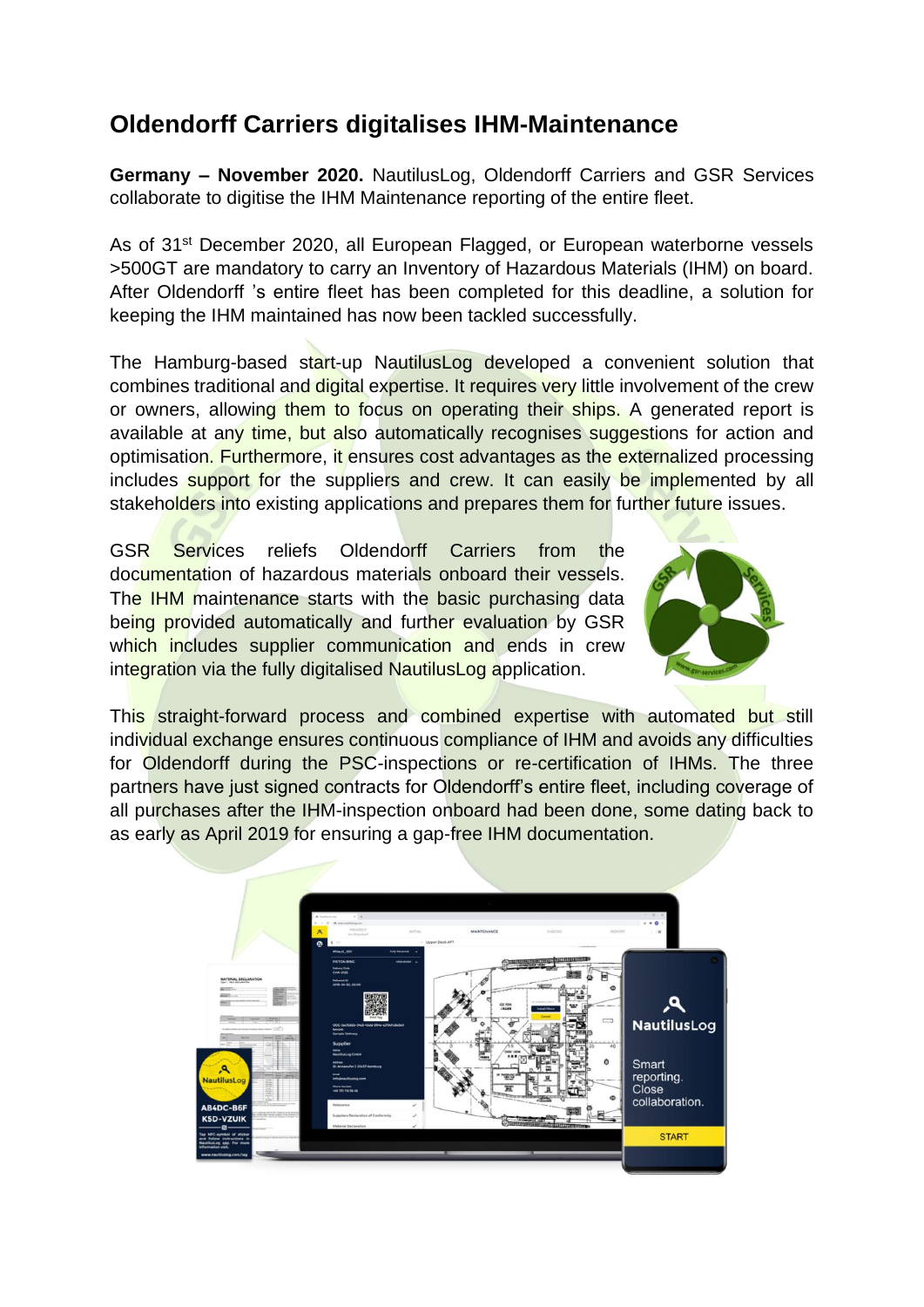# OLDENDORFF<sup>®</sup>

"Oldendorff Carriers has completed the IHM implementation across our entire fleet and ahead of EU tight deadlines. This enabled us to move on and enter into a new collaboration with NautilusLog and GSR Services to digitise the IHM Maintenance. The digital transformation ensures a safer crew, and a fleet complying more efficiently with all mandatory regulations, while reducing administrative burdens both onboard and ashore. It is outstanding to see how the teams of NautilusLog and GSR Services are working on innovation helping the maritime industry to become digital and more efficient. We are looking forward to initiating this second development and continuing the excellent cooperation with our partners", says Lennart Vagts, Project Manager at Oldendorff Carriers.

Digitalising the IHM-maintenance, including individual guidance for suppliers, supports a full coverage of all relevant purchases and unbiased documentation. A key is identification and follow-up on only relevant order items, which is key to efficient and permanent IHM-compliance. Specific and detailed knowledge is required and as such to be put into the hands of true experts. In addition, a timely review of documents provided by often yet unprepared suppliers and supporting them is another cornerstone of effective IHM-Maintenance. Only compliant documents are accepted and utilized including clear guidance for the crew whose involvement is well guided and kept to a bare minimum. Not only a chain of information but also chain of liabilities is established, safeguarding all involved. Great attention was also paid to selfexplanatory usability and cyber security to ensure correct and safe data handling and storage for decades.

"It is great to work closely with the market and Oldendorff. This allows us to deliver applications that consider the exact requirements and create the best-fitting solution. Our Platform connects Innovation and stakeholders incorporating their expertise. Digitalising the IHM Maintenance with our solution allows Oldendorff to be more costefficient, follow all regulations, and manage liabilities and risks. We are happy to continue our partnership with Oldendorff and are looking forward to supporting them in the future challenges of digitalization in and for the maritime market.", says Otto Klemke, General Manager at NautilusLog.

Henning Gramann, CEO of GSR Services comments: "Working in this field for 15 years with a clear quality approach, finally growing demand and diversity evolving, it's exciting to be right in the middle. Our joint developments with NautilusLog reaches back some time and it´s a truly interesting and innovative start-up with whom we set new standards in IHM and IHM Maintenance services. The solutions can easily be integrated by all stakeholders and digitise their services and processes. We have plans to expand even further, for a full cradle to grave digital solution."